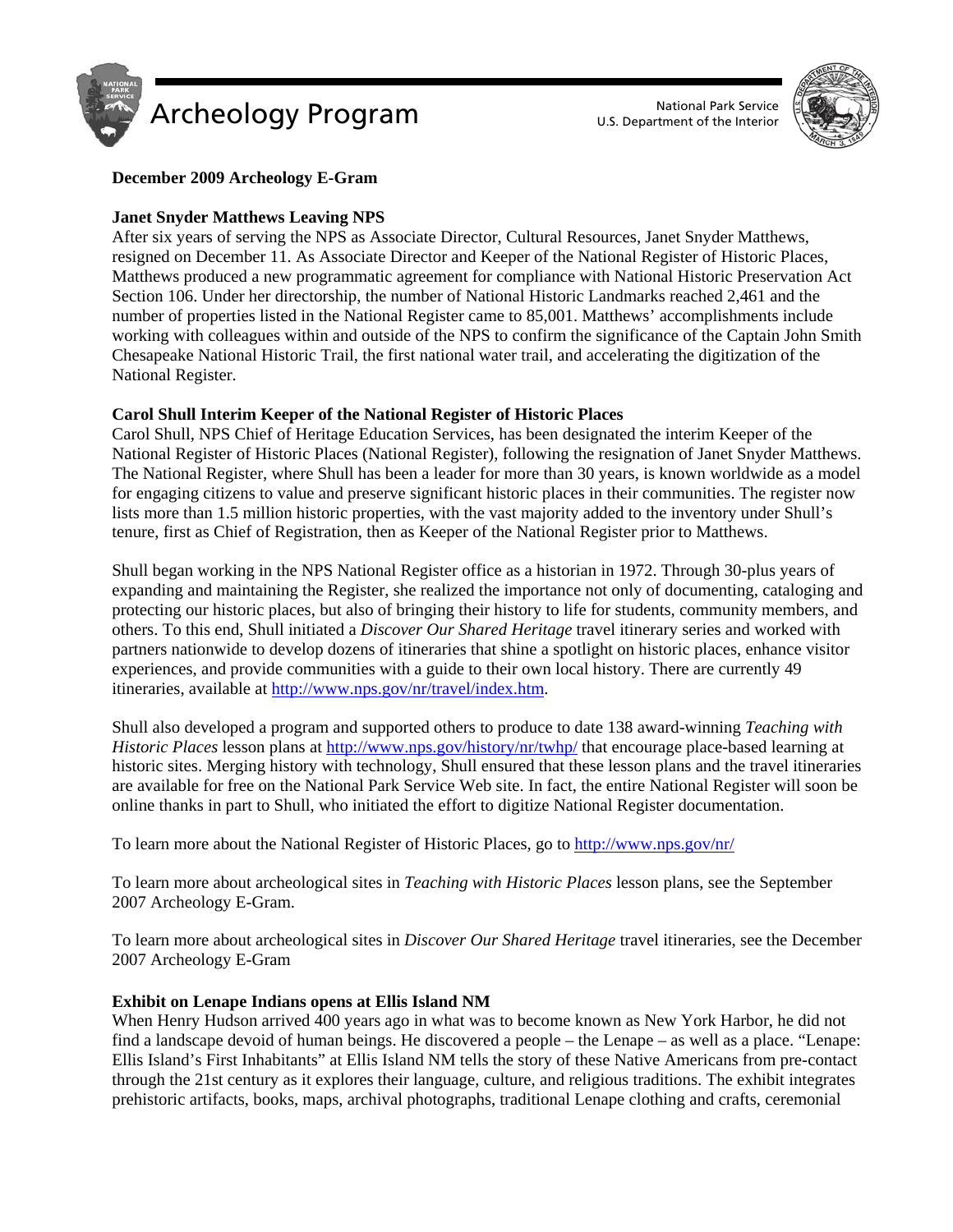objects, paintings and dioramas, sculptures, and documentary films to create a historical narrative. Museum staff worked with exhibit curator David M. Oestreicher to design and develop the exhibit, and incorporated suggestions from the Native American Delaware Stockbridge-Munsee Community.

For more information about Ellis Island NM, go to www.nps.gov/elis/index.htm

## **Sitka NP to sponsor Conference**

Until the U.S. purchased Alaska from Russia in 1867, the Russian empire owned this part of North America. For nearly 100 years, the Russians called Sitka their Alaskan capital. Celebrating this aspect of Sitka's past, on August 18-22, 2010, Sitka NHP and the International Association of Specialists on the Study of Russian America will co-sponsor the 4th International Conference on Russian America, at Sitka. The conference follows those held in Sitka in 1979 and 1987 and in Irkutsk, Russia in 2007. A formal call for papers will be issued soon.

Links to more information may be found at www.nps.gov/sitk/anniversary-august-2010.htm

## **Save America's Treasures Grant Program Announces \$9.5 Million in Awards**

The President's Committee on the Arts and the Humanities (PCAH) and the NPS has jointly announced the awarding of \$9.5 million in Federal competitive Save America's Treasures (SAT) grants, which are made in collaboration with the National Endowment for the Arts (NEA), National Endowment for the Humanities (NEH), and the Institute of Museum and Library Services (IMLS). With these funds, 41 organizations and agencies will conserve significant U.S. cultural and historic treasures that illustrate, interpret, and are associated with events, ideas, and individuals that contribute to our nation's history and culture. The projects address the preservation needs of the structures, places, documents, artistic works and artifacts that are deemed most significant, including a rare window on a lost Native American culture that is revealed in 18th century Friendly Association Papers. These funds ensure that cultural and historic legacies can be experienced by the next generation of artists, scholars, students, and citizens.

The evaluation and recommendation of awards is carried out by an innovative interagency collaboration of NEA, NEH, and IMLS and the NPS, which administers the program in collaboration with the President's Committee. To maximize private investment and support for these efforts, the program's private partner, Save America's Treasures at the National Trust for Historic Preservation, helps projects secure the required private match, and offers their assistance to a host of SAT grantees and preservation projects all across the country.

SAT received 402 grant applications from eligible Federal agencies; state, local, and tribal governments; and nonprofit organizations in 2009. In the decade since SAT was established, 1173 grants (594 earmarks and competitive grants) have been awarded to preserve nationally significant and endangered historic buildings, structures, places, collections, artifacts and artistic works. To date, all 50 states, the District of Columbia, Puerto Rico, and Midway Island have received grants.

Additional information on the SAT program can be found on the PCAH Web site at www.pcah.gov and the NPS Web site at www.nps.gov/history/hps/treasures/

#### **President Obama Establishes Federal Consultation Accountability**

President Obama signed a memorandum that charges executive departments and agencies with engaging in regular and meaningful consultation with Native American tribal officials in the development of Federal policies that have tribal implications, pursuant to Executive Order 13175 "Consultation and Coordination With Indian Tribal Governments." The Obama Administration is committed to regular and meaningful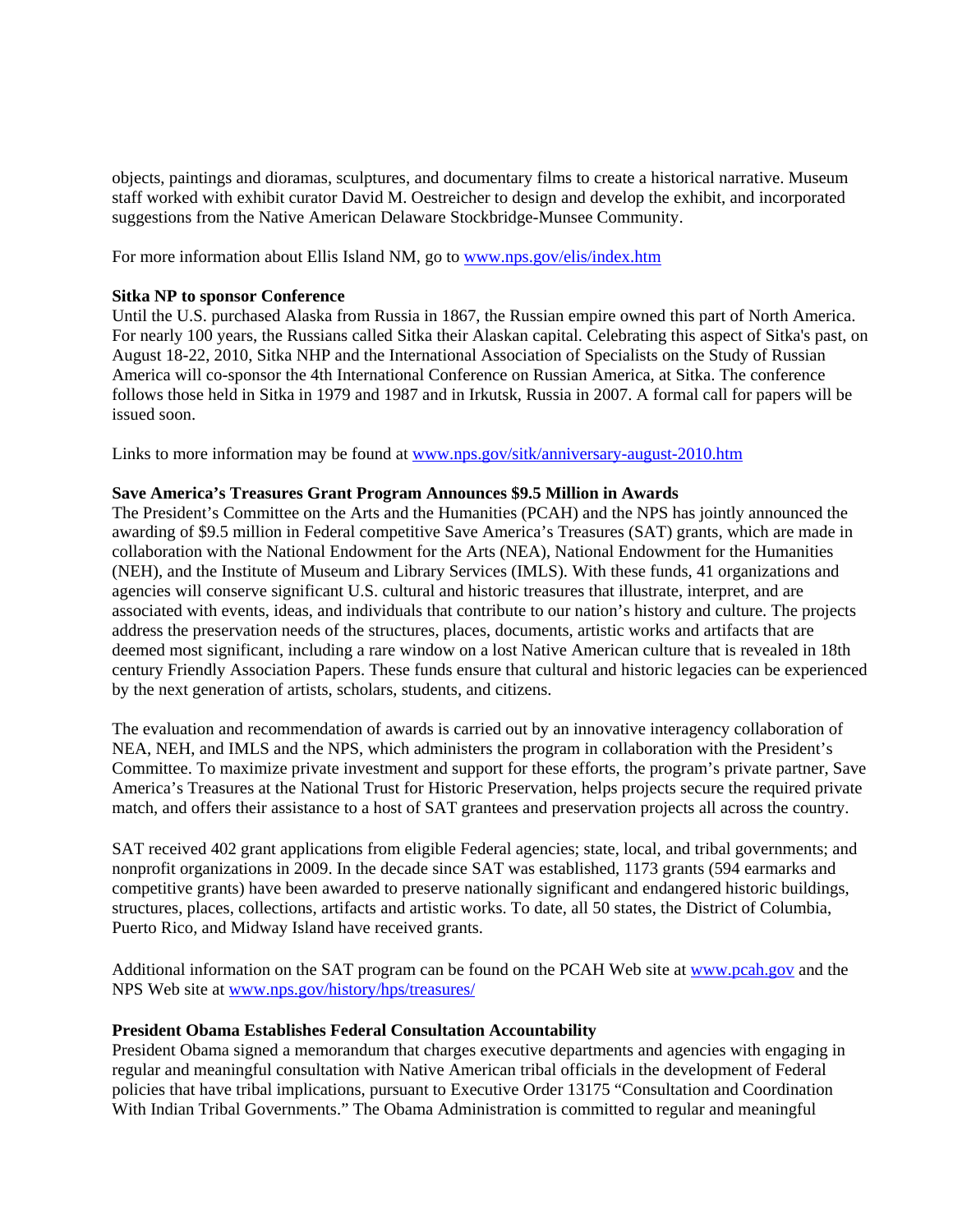consultation and collaboration with tribal officials, and directs each agency head to submit to the Office of Management and Budget (OMB) within 90 days of November 5, 2009, a detailed plan of actions that the agency will take to implement the policies and directives of E.O. 13175. Agency heads are directed to submit to OMB, within 270 days and annually thereafter, a progress report on the status of each action included in its plan together with any proposed updates to the plan. The Director of OMB will compile and submit a report on the implementation of E.O. 13175 within one year.

To read the full memorandum, go to www.whitehouse.gov/the-press-office/memorandum-tribal-consultationsigned-president

## **Maryland Archaeological Conservation Laboratory Launches Archeobotanical Webpage**

The Maryland Archaeological Conservation Laboratory announces a webpage and database devoted to the climate-induced environmental changes that have occurred in the Chesapeake Bay region over the last 20,000 years. The project uses botanical data from archeological sites to track how plant communities have changed over this time. Lab staff, archeobotanist Justine McKnight, and Martin Gallivan, archeologist and professor of Anthropology at the College of William and Mary, created a database of microscopic pollen, phytoliths, seeds, nuts, and other charred plant remains from 90 archeological sites spanning 12,000 years. The webpage hosts a searchable online database of paleobotanical data, site descriptions, and a summary of environmental change. The database will be useful to scholars developing contexts for interpreting plant remains found on newly excavated archeological sites, and also to researchers focused on environmental changes.

To access the data base, go to www.jefpat.org/archeobotany/Home.aspx. For more information, contact Patricia Samford, (410) 586-8551.

#### **NPS Offers Training on NRHP and NHL Program at SHA Conference**

The NPS National Register of Historic Places (National Register) and National Historic Landmarks (NHL) Program will offer a workshop at the 2010 Society for Historical Archeology Conference (SHA). "Archeology and the National Register of Historic Places and National Historic Landmarks Program" will be held on January 6, 2010. This 3-hour workshop familiarizes archeologists with procedures for documenting information, including site and district nomination forms; historic context; multiple property designation forms; and theme studies. Participants will discuss the application of National Register and NHL criteria when evaluating archeological sites and will consider the advantages of listing properties in the National Register and/or designating properties as NHLs, archeological sites from the recent past, the significance of redundant resources, and using the National Register and NHL Program as preservation tools.

For more information and to sign up for the workshop, go to http://www.sha.org/

### **NPS and State Historical Society of North Dakota Offer Archeological Prospection Workshop**

The NPS workshop on archeological prospection techniques "Current Archeological Prospection Advances for Non-Destructive Investigations in the  $21<sup>st</sup>$  Century" will be held May 24-28, 2010, at the Knife River Indian Villages NHS near Stanton, North Dakota. The park preserves historic and archeological remains of the 18th and 19th century culture and agricultural lifestyle of the Northern Plains Indians. This will be the 20th year of the workshop dedicated to the use of geophysical, aerial photography, and other remote sensing methods as they apply to the identification, evaluation, conservation, and protection of archeological resources across this nation. The workshop will present lectures on the theory of operation, methodology, processing, and interpretation with hands-on use of the equipment in the field.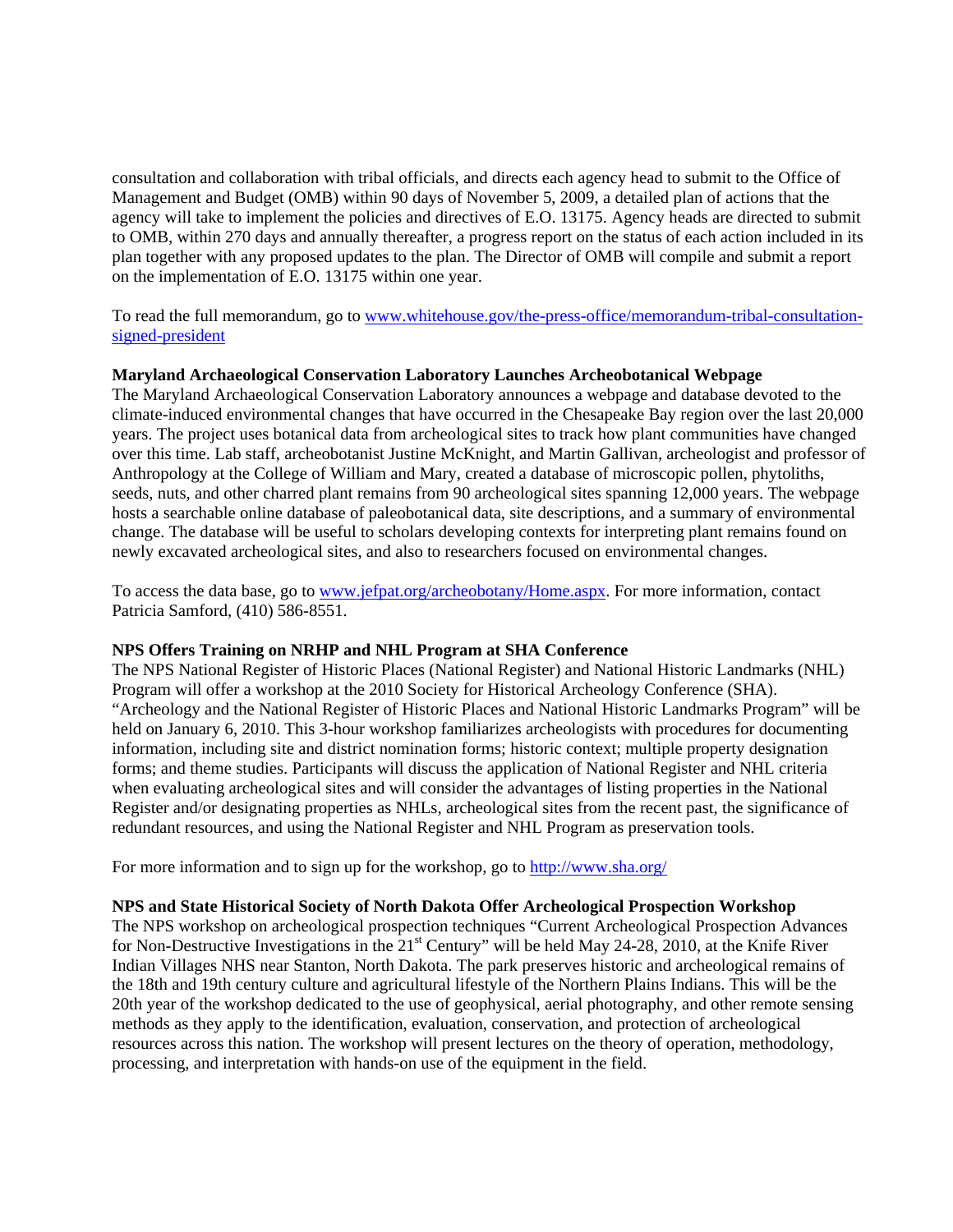For further information and to register, go to www.nps.gov/history/mwac/ or contact Steven L. DeVore, Archeologist, NPS, Midwest Archeological Center, Federal Building, Room 474, 100 Centennial Mall North, Lincoln, NE 68508-3873; tel: (402) 437-5392, ext. 141.

## **National Preservation Institute Offers Training**

The National Preservation Institute (NPI), a nonprofit organization founded in 1980, offers training in the management, preservation, and stewardship of our cultural heritage. NPI, in cooperation with the Alexandria Archaeology Museum, Alexandria, Virginia; Arizona State Museum, University of Arizona; Public History Program, Department of History, Arizona State University; Arizona State Historic Preservation Office and; Arizona State Parks is offering two training session in March 2010.

## *Conservation Strategies for Archeologists* Tucson, AZ - March 15-16, 2010

This course will review the role of archeological conservation in the field and in the laboratory; discuss planning and preparation for the care of excavated materials, and potential conditions of materials upon excavation and "first aid" packing and transport methods for artifacts from both dry and waterlogged contexts. Participants will examine artifact preservation and methods to facilitate interpretation and learn how to perform simple stabilization techniques such as dewatering waterlogged bone, removing chlorides from objects, consolidating highly degraded glass, and mending vessels.

## *Archeological Curation and Collections Management* Tucson, AZ - March 17-19, 2010

Become familiar with principles and methods for curation and management of archeological collections. Topics will include responsibilities under Federal regulations (36 CFR Part 79) and the Native American Graves Protection and Repatriation Act (NAGPRA); archeological standards; collections policies; costs of curation; storage facilities; proper housing of collections; archeological laboratory procedures; cataloguing systems and; educating the public with archeological collections.

Agendas are available online at www.npi.org. For further information and to register, go to www.npi.org/register.html. The 2009/2010 NPI News Release includes the calendar and seminar descriptions www.npi.org/NewsRelease2009/10.pdf.

# **NPS and FLETC to Offer ARPA Training at Volcanoes NP**

The Federal Law Enforcement Training Center (FLETC) and NPS are co-sponsoring "Archeological Resources Protection Training Program" (XP-ARPTP-004) at Hawaii Volcanoes NP, on February 8-12, 2010. This 37-hour course provides training in all aspects of an archeological investigation and prosecution. The class culminates in a 12-hour archeological crime scene practical exercise where law enforcement officers and archeologist work as a team to investigate and document a crime scene. Attendees will gather and process physical evidence, write incident reports, executive summaries, search warrants, damage assessments, and provide testimony in a courtroom scenario. This training is open to all law enforcement officers, prosecutors, and Federal archeologists.

NPS employees should contact Wiley Golden at (912) 267-2246 for registration. Other Federal employees should contact their national academy representatives at FLETC to register. Contact FLETC senior instructor Charles Louke (912) 280-5188 for course information.

## **Federal Archeology Publications:**

*Footprints. In the Footprints of Squier and Davis: Archeological Fieldwork in Ross County, Ohio* Mark Lynott. NPS Midwest Archeological Center Special Report Number 5, 2009.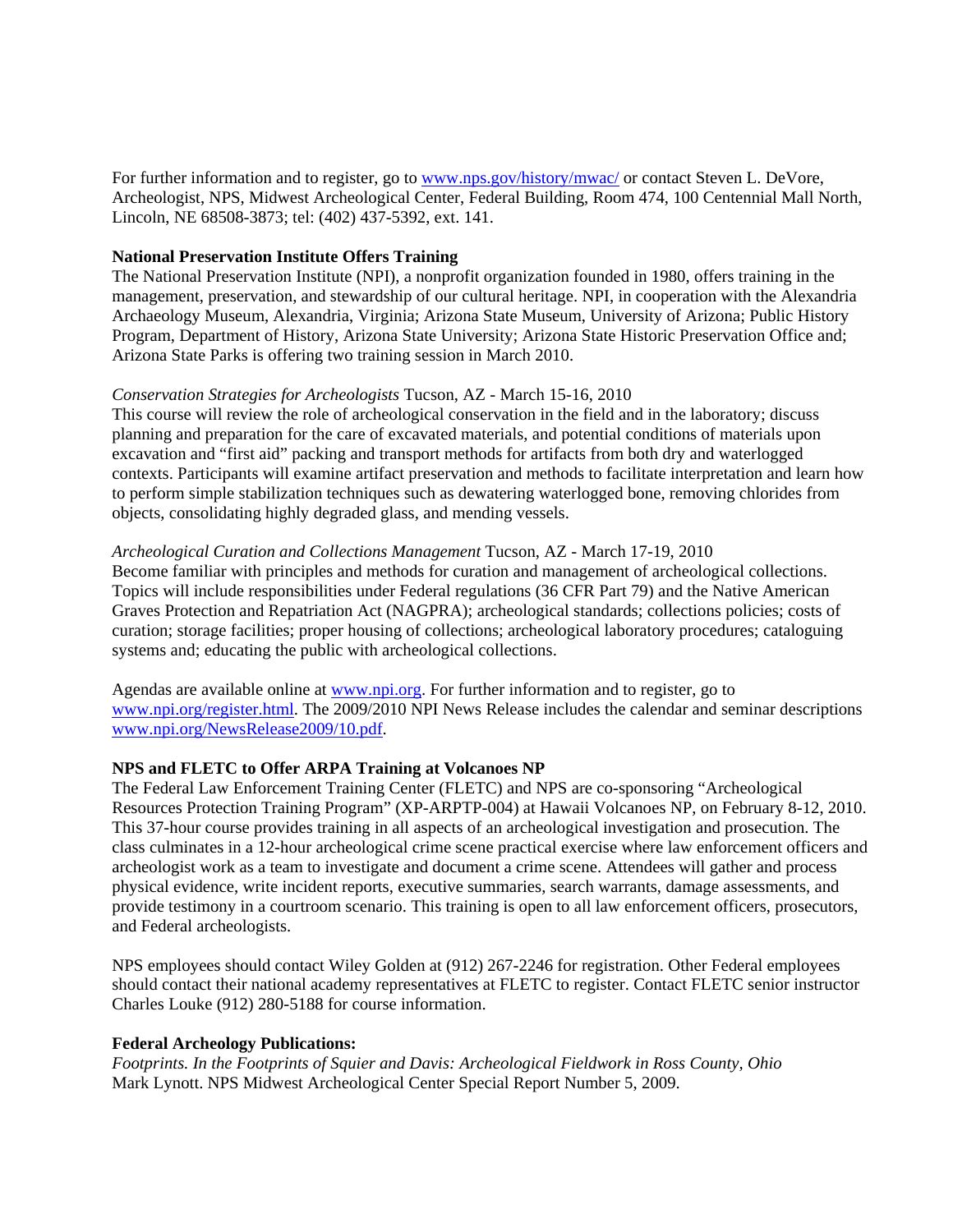This volume summarizes the nature and results of recent research associated with several large earthworks sites in Ross County, Ohio, location of the former Mound City Group NM, renamed Hopewell Culture NHP after Congressional legislation authorized purchase of additional lands. These great earthworks were being steadily eroded by mechanized farming until purchase and protection. The park protects the prehistoric remains of a dynamic social and ceremonial phenomenon that flourished in the woodlands of eastern North America between 200 B.C. and A.D. 500.

Many of the mounds in Ross County were first mapped and described by E.G. Squier and E.H. Davis, and published in 1848 by the Smithsonian Institution as the first volume in the Contributions to Knowledge series. The twelve chapters in the present publication were presented in a symposium at the 68th SAA annual meeting 2003. These efforts to understand when and how these great earthworks were constructed in the Scioto River Valley are impressive, and often rely on Squier and Davis's work.

Chapters 3, 10, and 11 demonstrate the sophistication and ability of geophysical survey to map known features and to identify undetected ones. Several of the earthworks were excavated and found an intricate color pattern of deposition that utilized deliberate choice of red, brown/black, and yellow soils. Topsoil was removed before the earthworks were built, presumably to accentuate the colors. The importance of soil color in earthwork construction is intriguing. Soil color symbolism is associated with another great North American mound group. Although 500-1,000 years separate Mississippian from Hopewell culture the same energy investments in mound construction are striking.

Chapter 4 provides an answer to the enigmatic residues at Spruce Hill hilltop fort. Author Bret Ruby suggests that intense burning from ignition of wooden elements vitrified siliceous cobbles producing debris misinterpreted as cinders and "clinkers" from smelting.

Five chapters focused on identifying Hopewell settlements, which continue to elude archeologists. Only one researcher was confident in identifying a Hopewell 'hamlet.' Based on excavation results, William Dancey suggested that Hopewell people were household scale horticulturalists who relied on nuts as well as cultivated squash, goosefoot, maygrass, knotweed, and wild fauna. Excavators found a functionally and decoratively varied ceramic assemblage, including ceramics also found at earthworks loci. This last finding supports contentions of Katherine Spielmann in Chapter 12, who argues that characteristics of Hopewell craft items point to two types of production. Ceremonial or technical specialists may manufacture specific items at areas delineated by earthworks. Objects of symbolic purpose made of common materials using technologies widely available may have been manufactured within a domestic context and transported to ceremonial areas.

# **Message from Editorial and Production Staff of** *Archeology E-Gram*

For the past five years the *Archeology E-Gram* has provided timely and useful information about training, educational resources, research, and archeological events to archeologists in the NPS, Federal agencies, and the wider archeological community. We said goodbye this year to E-Gram founder and NPS Archeology Program Manager, Frank McManamon, who retired in November.

This past year we developed nine Projects in Parks reports, and continue to give you profiles of national monuments celebrating their centennials. We've also started a feature highlighting peer reviewed Federal archeological publications. We encourage you to submit news items, training announcements, reports for Projects in Parks, report titles and summaries for "New Federal Publications," and suggestions about other topics or resources to feature.